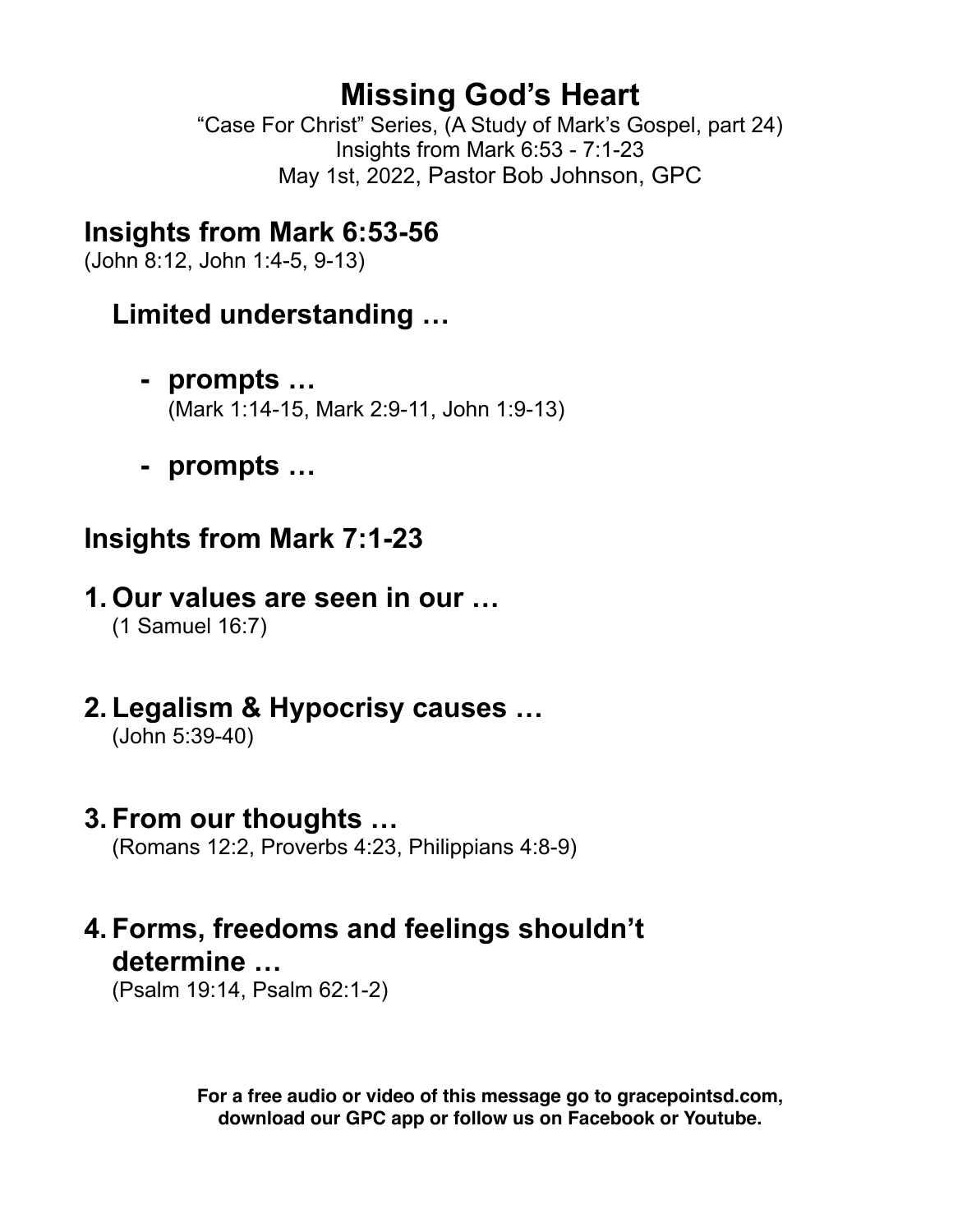#### **This Week's Discussion Guide**

Welcome to our first week of our nine week study and discussion based on our current Sunday series at GPC called, "Case For Christ".

In this series, we are slowly unpacking the Gospel of Mark. Each week we will read and reflect on a passage from Mark's gospel and discuss ways we can apply what we reflect on to our daily lives.

It is our prayer at GPC for our Sundays and small groups to provide the encouragement we all need to support each other as we desire to grow closer to God and build friendships as part of our vision at GPC to raise up committed Christ followers in a healthy church community.

#### **Getting Started:**

Each week, we typically start out with a few fun questions to get us warmed up :).

Since this is our first meeting this small group season, let's try and share one or two things that most of the group might not know about us :).

In Mark 6:53-56, Jesus and the disciples had a boat ride and got off on the western shore of the Sea of Galilee. Speaking of a boat ride, what was a memorable boat ride, or flight or some other form of travel that you enjoyed?

Was there any traveling experience that you didn't particularly enjoy? If so, why not?

In Mark 7, the religious leaders were concerned that Jesus' disciples didn't wash their hands before having lunch which led to Jesus sharing what does defile a person and what doesn't. Speaking of eating lunch, what is your typical lunch during the week? What is one of your favorite places to eat in San Diego?

In Mark 7, we read how the religious leaders were overly focused on their rules. Sometimes rules or guidelines can become too much of a focus and we can miss what God is wanting us to focus on. But that doesn't mean that rules are not helpful.

Speaking of helpful rules or guidelines, since this is our first meeting of this small group season, what are some helpful rules or guidelines as we meet together, study God's Word together and discuss some insights together?

In Mark 7, we saw how the tradition of ceremonial hand washing was something that the religious leaders focused on. Sometimes traditions can become too rigid and can actually form a framework for the only way we recognize God at work. But, traditions if they don't form a rigid framework for our lives can be positive and meaningful.

Speaking of traditions, what was one of your favorite traditions that you can remember growing up … either related to a holiday or just day to day?